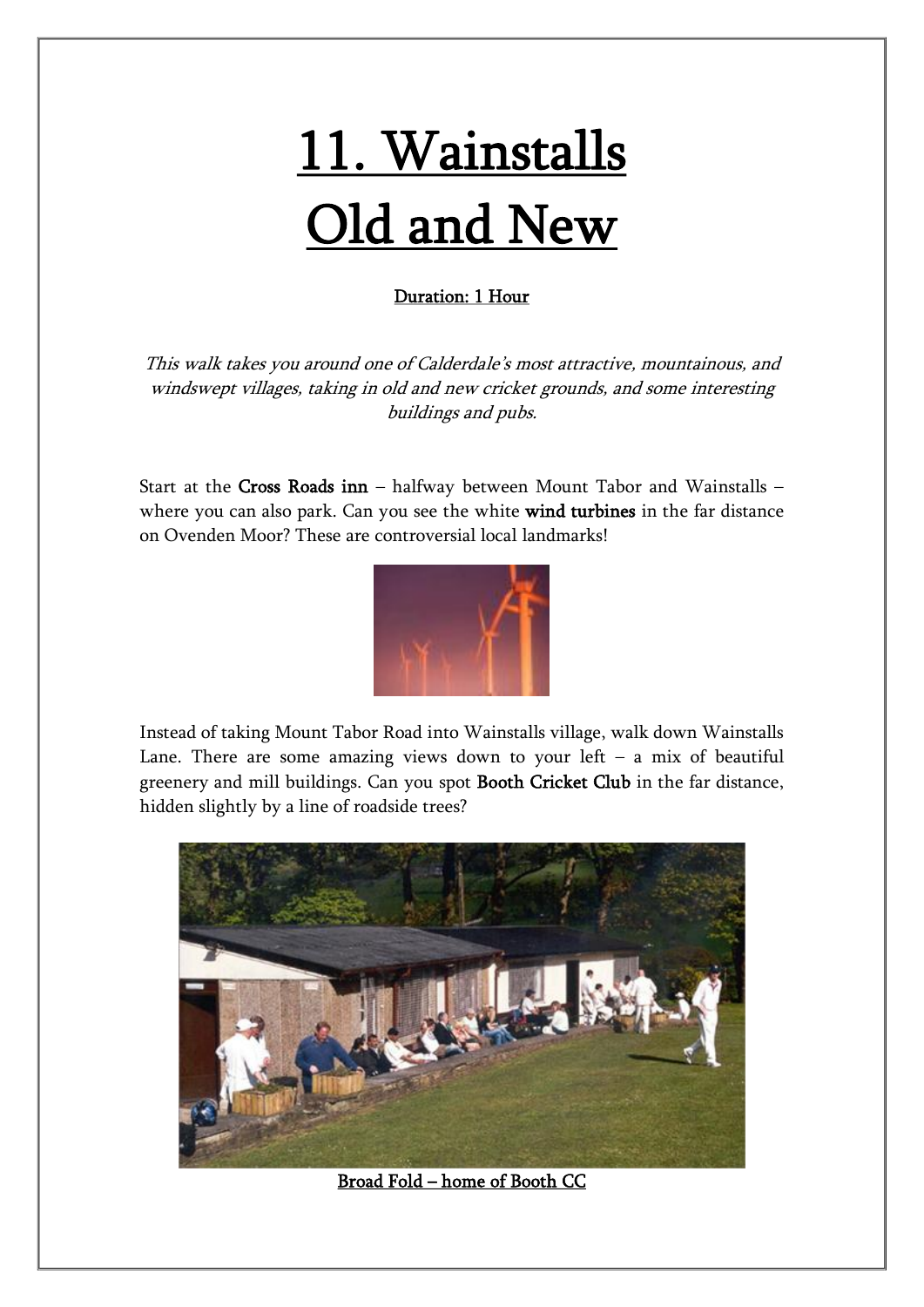Keep going downhill. Take the first right (Wainstalls Lodge Lane) and then an almost immediate left on to a bridleway which becomes Kell Lane. Look out for Kell Beck House on your left, and cows and cottages on your right.

At the end of Kell Lane, turn left and walk for a few hundred yards until the road you're now on (Castle Carr Road) splits into two. You are now high up in the clouds, with the Calderdale Way about to zig-zag through the hillside to your right. Take the left fork of Castle Carr Road  $-$  a path  $-$  and then take another left. Then turn left again on to Saltonstall Lane. Keep on this road until you come again to Wainstalls Lodge Lane on your left.

Turn left up Wainstalls Lodge Lane, but instead of turning left up Kell Lane, carry on up Wainstalls Lodge Lane, which eventually becomes Rough Hall Lane. On your immediate right you eventually encounter a lovely old fashioned village school (Wainstalls Junior & Infants).



The crest of the local school

Go straight at the crossroads you have just arrived at on to Tree Lane. On your right you will see a patch of land that was once home to Wainstalls CC (there is a community centre there as well). This land backs on to the **Delvers** pub (once known as New Delight), which you will soon arrive at.

At the end of Tree Lane, turn right on to Cold Edge Road, which will bring you out at the Delvers pub, which once had a team in the Halifax Licensed Houses Cricket League (1922-30). Pop into the Delvers for a drink or some food  $$ whatever takes your fancy at this stage!